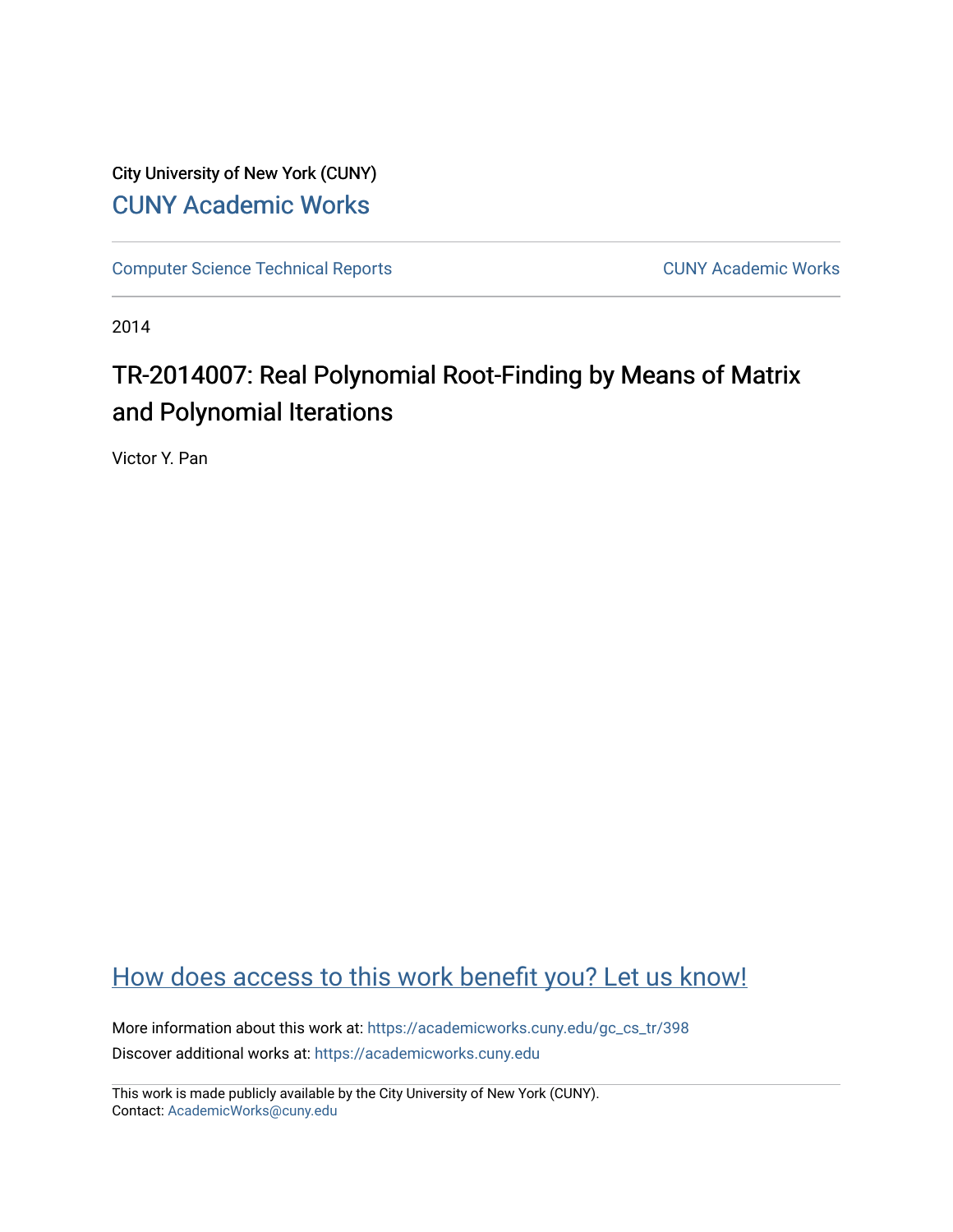## Real Polynomial Root-finding by Means of Matrix and Polynomial Iterations

Victor Y. Pan

Department of Mathematics and Computer Science Lehman College of the City University of New York Bronx, NY 10468 USA Ph.D. Programs in Mathematics and Computer Science The Graduate Center of the City University of New York New York, NY 10036 USA victor.pan@lehman.cuny.edu http://comet.lehman.cuny.edu/vpan/

#### Abstract

Recently we proposed to extend the matrix sign classical iteration to the approximation of the real eigenvalues of a companion matrix of a polynomial and consequently to the approximation of its real roots. In our present paper we advance this approach further by combining it with the alternative square root iteration for polynomials and also show a variation using repeated squaring in polynomial algebra.

Keywords: Polynomials, Real roots, Companion matrix, Eigenvalues, Frobenius algebra, Matrix sign iteration, Square root iteration, Root squaring iteration

### 1 Introduction

Univariate polynomial root-finding is a classical and highly developed area but still an area of active research (see [29]– [32] and the bibliography therein). The problem is equivalent to approximating the eigenvalues of the companion matrix of the input polynomial, and it is tempting to employ the highly developed machinery of eigen-solving to polynomial root-finding. The papers [6], [45], [46], [48] studied the solution by means of the the Rayleigh Quotient iteration. This has a number of advantages. The iteration preserves matrix structure, allow us to approximate concurrently up to  $k$  eigenvalues (as long as k processors are available, which we would use with no date exchange among them), allow us to approximate multiple and clustered eigenvalues, and empirically converge fast, particularly near the eigenvalues. The QR algorithm, celebrated as a fast and very robust eigen-solver, has been also adjusted to polynomial root-finding in [8], [4], [7], [59], [3], [59], [1].

We use these two iterations for some auxiliary computations, but focus on a special and highly important case for which the cited algorithms are not particularly efficient. Namely in many applications, such as algebraic and geometric optimization, one seeks only  $r$  real roots of a degree  $n$ polynomial, which can have many more nonreal roots, that is  $n \gg r$ . In spite of this motivation, the fastest known algorithms supporting the record complexity estimates for the real root approximation are still the same as for the approximation of all complex roots  $[35]-[37], [40], [20], [52], [28], [57],$ [32].

Likewise the cited works exploiting matrix methods take no advantage when one seeks only real eigenvalues and roots. They compute the real eigenvalues by using order of  $n^2$  arithmetic operations, the same as for all complex eigenvalues. Similarly MPSolve [5], [12] and Eigensolve [21], the current best packages of subroutines for polynomial root-finding, approximate the real roots of a polynomial about as fast and as slow as all its complex roots.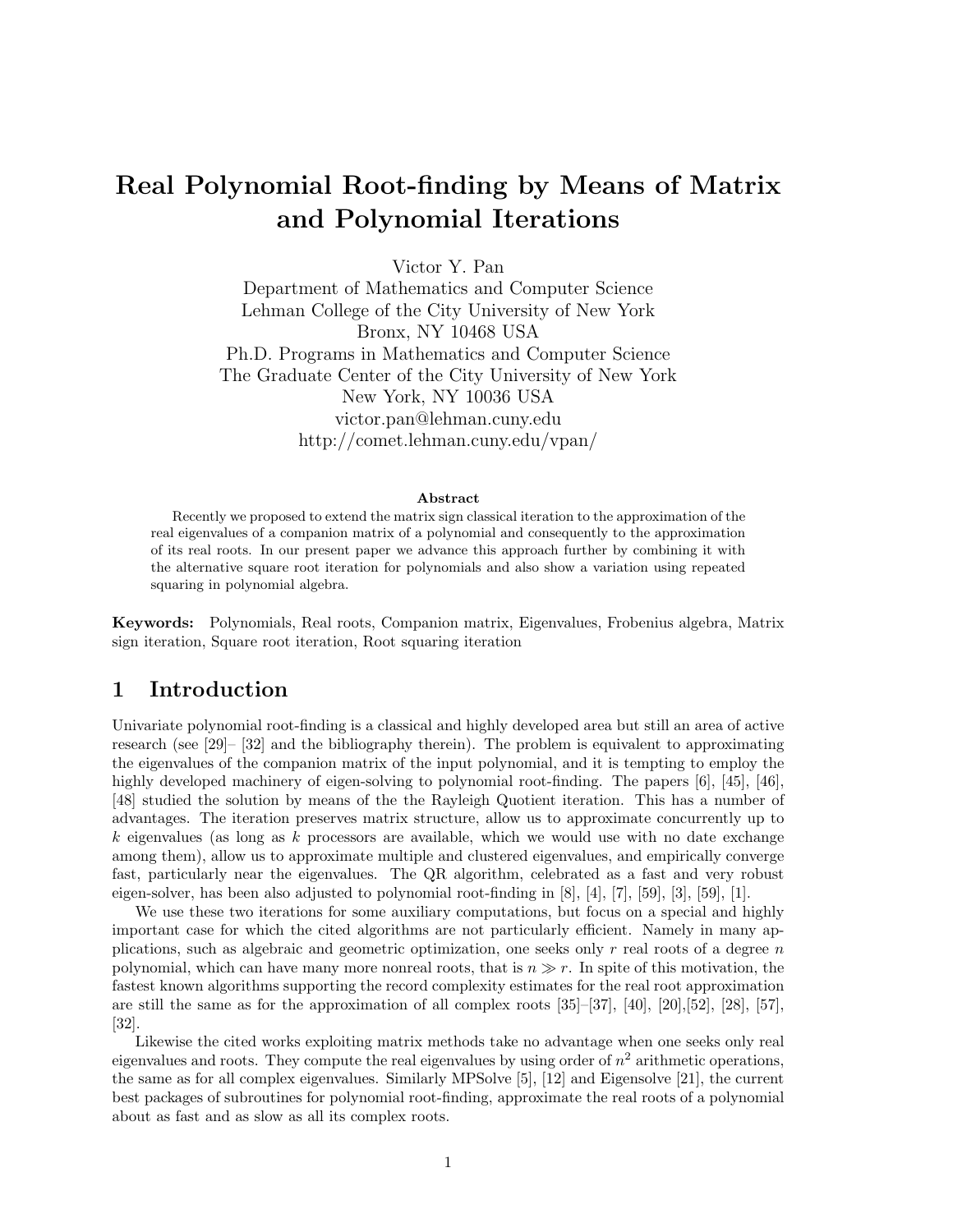We explore and amend a distinct approach, studied in [53], [54], [24], [14], [10], and [41] and exploiting the matrix sign iteration, linked to the square root iteration for polynomials. These classical iterations are usually applied under the assumption that the roots of the input polynomial and the eigenvalues of its companion matrix are isolated from the imaginary axis [14], [10], [25]. On the contrary, by following and extending [48] and [46], we explore the application of this algorithm to the approximation of the eigenvalues that lie on that axis. Namely we reduce to this case the approximation of the real roots and eigenvalues simply by means of the rotation of the complex plane. As in [46] we approximate the real roots by applying the matrix sign iteration to the companion matrix and by exploiting its structure, but presently we accelerate the algorithms by combining them with the square root iteration for polynomials. Our resulting algorithms approximate all real roots by using order of  $O(nr)$  arithmetic operations, up to logarithmic factors. For  $r \ll n$  this is much less then order of  $n^2$  in the cited algorithms.

Our techniques, particularly our interplay with matrix and polynomial computations to the benefit of both subjects, can be of independent interest (cf. [34], [9], [39]), as well as our exploitation of the complex plane geometry and various transforms of the variable. Even our simple recipe for real root-finding by means of combining the root radii algorithm with Newton's iteration in Remark 2.1 can be useful for a large class of inputs. In our concluding Section 5 we indicate some directions for further improvement of our real root-finders, in particular by exploiting the duality between matrix and polynomial computations more intensively, by using scaling and shifts of the variables and matrices and scaling of polynomials towards numerical stabilization of our algorithms and acceleration of their convergence, and by applying repeated squaring in polynomial algebra.

### 2 Basic Results

Hereafter "ops" stands for "arithmetic operations", " $lc(p)$ " stands for "the leading coefficient of  $p(x)$ ".  $A(X, R, r) = \{x : r \leq |x - X| \leq R\}, D(X, r) = \{x : |x - X| \leq r\}, \text{ and } C(X, r) = \{x : r \leq |x - X| \leq R\}$  $|x - X| = r$  denote an annulus, a disc, and a circle on the complex plane, respectively. We write  $||\sum_i v_i x^i||_q = (\sum_i |v_i|^q)^{1/q}$  for  $q = 1, 2$  and  $||\sum_i v_i x^i||_q = \max_i |v_i|$  for  $q = \infty$ . A function is in  $\tilde{O}(f(b,n))$  if it is in  $O(f(b,n))$  up to polylogarithmic factors in b and n. We assume a polynomial

$$
p(x) = \sum_{i=0}^{n} p_i x^i = p_n \prod_{j=1}^{n} (x - x_j), \quad p_n \neq 0,
$$
\n(2.1)

having real coefficients  $p_0, \ldots, p_n$ , such that  $||p_i||_{\infty} \leq 2^{\gamma}$  for a fixed real  $\gamma$ , having r real roots  $x_1, \ldots, x_r$ , and having  $s = (n - r)/2$  pairs of complex conjugate roots  $x_{r+1}, \ldots, x_n$ , where all roots are not necessarily distinct.

#### ROOT RADII APPROXIMATION

**Theorem 2.1.** (Cf. [55], [32, Section 15.4].) Assume a polynomial  $p(x)$  of (2.1) and two scalars  $c > 0$  and d. Define the root radii  $r_j = |x_j|$  for  $j = 1, \ldots, n$  and  $r_1 \ge r_2 \ge \cdots \ge r_n$ , so that all roots lie in the disc  $D(0,r_1)$ . Then approximations  $\tilde{r}_j$  such that  $\tilde{r}_j \le r_j \le (1+c/n^d)\tilde{r}_j$  for  $j=1,\ldots,n$ can be computed by using  $O(n \log^2 n)$  ops.

#### ROOT TRANSFORMS: SHIFT, SCALING, INVERSION, SQUARING.

We can invert all roots by reversing the polynomial, which involves no ops,  $p_{\text{rev}}(x) = x^n p(1/x) = \sum_{i=0}^n p_i x^{n-i} = p_n \prod_{j=1}^n (1 - xx_j).$ We can also shift and scale the roots at a low arithmetic cost.

**Theorem 2.2.** (Cf. [39].) Given a polynomial  $p(x)$  of (2.1) and two complex scalars a and b, one can compute the coefficients of the polynomial  $q(y) = p(ay + b)$  by using  $O(n \log n)$  ops. Only  $2n - 1$ ops are needed if  $b = 0$ .

By combining Theorems 2.1 and 2.2 we can move the roots of a polynomial into a fixed disc, e.g.,  $D(0,1) = \{x : |x| \leq 1\}.$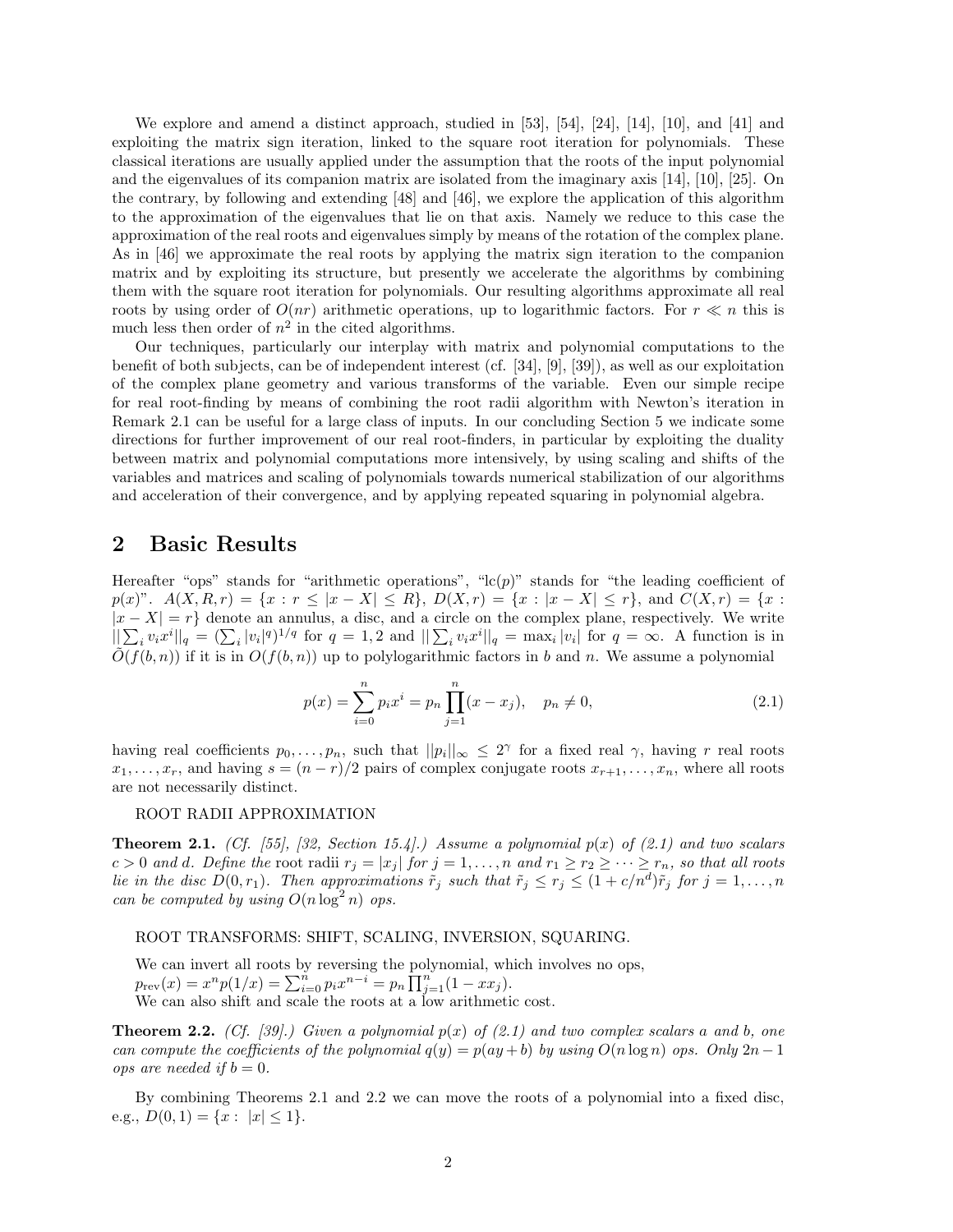**Theorem 2.3.** The map  $q(y) = (-1)^n p(\sqrt{x})p(-\sqrt{x})$  squares the roots of a polynomial  $p(x)$  of (2.1), that is  $q(y) = \prod_{j=1}^{n} (y - y_j)$  where  $y_j = x_j^2$  for all j. The coefficients of the polynomial  $q(y)$  can be computed by using  $O(n \log(n))$  ops. (One can evaluate  $p(x)$  at the k-th roots of unity for  $k > 2n$ and then interpolate to  $q(y)$  by using  $O(n \log(n))$  flops.

See [23] or [15] on the long history of the application of this transform to polynomial root-finding and see the seminal paper [58] on the first demonstration of the power of combining evaluation and interpolation.

### MÖBIUS MAPS OF A LINE INTERVAL INTO A UNIT CIRCLE AND BACK

**Theorem 2.4.** (i) The transforms  $y = (x + 1/x)/2$  and  $x = y \pm \sqrt{y^2 - 1}$  map the unit circle  $C(0,1)$  into the real line interval  $[-1,1] = \{y: \Im y = 0, -1 \le y \le 1\}$  and vice versa. (ii) Write  $y = (x + 1/x)/2$  and  $y_j = (x_j + 1/x_j)/2$ ,  $j = 1, ..., n$ . Then  $q(y) = p(x)p(1/x) = q_n \prod_{j=1}^{n} (y - y_j)$ (cf. [10, eq. (14)]). (iii) Given a polynomial  $p(x)$  of (2.1) one can compute the coefficients of the polynomial  $q(y) = p(x)p(1/x) = q_n \prod_{j=1}^n (y - y_j)$  by using  $O(n \log(n))$  ops.

*Proof.* Follow [10, Section 2]. Apply the algorithms of [38] to interpolate to the polynomial  $q(y)$ from its values at the Chebyshev knots at the cost  $O(n \log(n))$ .  $\Box$ 

**Theorem 2.5.** Fix a complex  $x = x^{(0)}$  and define the iteration

$$
x^{(h+1)} = (x^{(h)} - (x^{(h)})^{-1})/2 \text{ for } h = 0, 1, ...
$$
\n(2.2)

If  $x^{(0)}$  is real, then  $x^{(h)}$  are real for all h. Otherwise  $|x^{(h)} - \text{sign}(x)\sqrt{-1}| \leq \frac{2\tau^{2^h}}{1-\tau^2}$  $\frac{2\tau^{2^n}}{1-\tau^{2^h}}$  for  $\tau = \left|\frac{x-\text{sign}(x)}{x+\text{sign}(x)}\right|$  $\frac{x-\text{sign}(x)}{x+\text{sign}(x)}$ and  $h = 0, 1, \ldots$ 

The theorem states simple extensions of the known estimates for the iteration  $x^{(h+1)} = (x^{(h)} +$  $(x^{(h)})^{-1}$  $/2$  (cf. [10, page 500]).

**Theorem 2.6.** Write  $\gamma_i = |\lambda^{(i)} - \text{sign}(\lambda^{(i)})|$  for  $i = 0, 1, \ldots$  Assume (2.2) and  $\gamma_0 \leq 1/2$ . Then  $\gamma_i \leq \frac{32}{113} (\frac{113}{128})^{3^i}$  for  $i = 1, 2, \ldots$ 

*Proof.* Complete the proof of [10, Proposition 4.1] by using the bound  $\gamma_0 \leq 1/2$ . First verify that  $\gamma_{i+1} = \gamma_i^3 |3(\lambda^{(i)})^2 + 9\lambda^{(i)} + 8|/8$  and therefore  $\gamma_{i+1} \le \frac{113}{32} \gamma_i^3$  for  $i = 0, 1, \dots$  Now the claimed bounds follow by induction on i for  $\gamma_0 \leq 1/2$ .  $\Box$ 

### ROOT-FINDING WHERE ALL ROOTS ARE REAL.

In this special case the algorithms of [13], [11], [18], and [19] approximate all roots of a polynomial in optimal arithmetic and Boolean time (up to polylogarithmic factors).

**Theorem 2.7.** The modified Laguerre algorithm of [18] and [19] converges to all roots of a polynomial  $p(x)$  of (2.1) right form the start with superlinear convergence rate and uses  $O(n)$  ops per iteration. Consequently the algorithm uses  $O(\log(b))$  iteration loops, performing  $\tilde{O}(n \log b)$  ops overall, in order to approximate within  $\epsilon = 1/2^b$  all n roots. If  $\log |x_i| = O(\log(n))$  for all roots  $x_i$ , then the iteration can be performed at the cost  $\tilde{O}_B((b + \gamma)n)$ . The alternative algorithms of [13] and [11] support the latter cost bound as well.

#### APPROXIMATION OF THE ISOLATED ROOTS AND FACTORIZATION

The internal disc  $D(X, r)$  of an annulus  $A(X, R, r)$  is  $(R/r)$ -isolated and  $R/r$  is its isolation ratio if the polynomial  $p(x)$  of  $(2.1)$  has no roots in the annulus.

**Theorem 2.8.** (i) (Cf. [51, Corollary 4.5].) Suppose  $log(\rho) = O(log(n))$  and the  $5n^2$ -isolated disc  $D(0, \rho)$  contains a single simple root of a polynomial  $p(x)$  of (2.1). Then Newton's iteration

$$
x^{(h+1)} = x^{(h)} - p(x^{(h)})/p'(x^{(h)}), \quad h = 0, 1, \dots
$$
\n(2.3)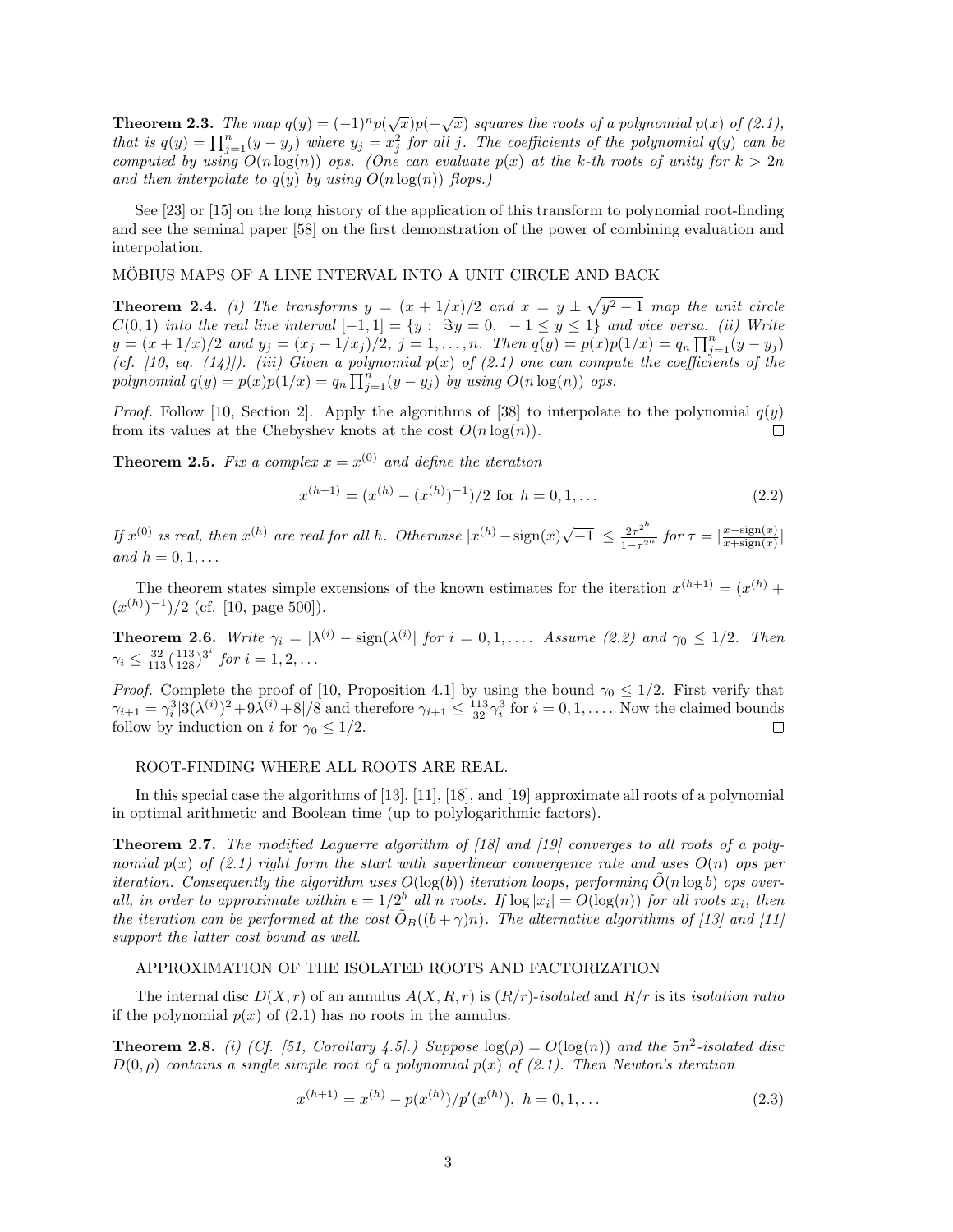initiated at the center of the disc converges quadratically to this root right from the start, and so it approximates the root within  $\epsilon = 1/2^b$  by using  $\tilde{O}(n \log b)$  ops at the overall cost  $\tilde{O}_B((b + \gamma)n)$ . (ii) Both arithmetic and Boolean cost bounds can be extended to  $\epsilon$ -approximation of k roots for any  $k \leq n$  if each of them is a single simple root in one of k given  $5n^2$ -isolated discs lying in the disc  $D(0,\rho).$ 

To prove part (ii) apply concurrently Newton's iteration  $(2.3)$  initialized at n the centers of the  $n$  isolated input discs and apply the Moenck–Borodin algorithm for simultaneous evaluation of the polynomials  $p(x)$  and  $p'(x)$  at the *n* points at each iteration. See, e.g., [39, Section 3.1] on this algorithm, [27, Theorem 3.7 and Algorithm 5.1]) or [47] on its Boolean cost estimates, and [42] and [43] on its efficient alternatives for numerical computations.

**Remark 2.1.** Suppose we have computed some approximations  $\tilde{r}_1, \ldots, \tilde{r}_n$  to the root radii of a polynomial  $p(x)$  of (2.1) (see Theorem 2.1 and see some alternative heuristic algorithms for root radii approximation in [2], [5], [12]). This defines  $2n$  candidates  $\pm \tilde{r}_1, \ldots, \pm \tilde{r}_n$  for the approximation of the r real roots  $x_1, \ldots, x_r$ . As we stated above, we can evaluate the polynomial at these  $2n$  candidate points at a low arithmetic and Boolean cost, which would enable us to exclude a number of candidates. At the remaining candidate points we can initialize Newton's iteration. Then its single concurrent step or a few concurrent steps (all performed also at a low arithmetic and Boolean cost) should exclude the other extraneous candidates and would refine the remaining approximations to the real roots as long as they are sufficiently well isolated from the other roots of a polynomial, which is the case for a large class of input polynomials  $p(x)$ .

At a low arithmetic and Boolean cost we can also split a polynomial into two factors if their roots are separated by an annulus that is not extremely thin.

**Theorem 2.9.** (Cf. [55].) Suppose a polynomial  $p(x)$  of (2.1) has k roots  $z_1, \ldots, z_k$  in the disc  $D(0,r)$  and has n–k roots outside the disc  $D(0,R)$  for  $0 < r < n/(n+1)$  and  $R \geq 1+1/n$ . Assume a positive tolerance  $\epsilon = 1/2^b$  for  $b \geq n$ . Then one can compute two approximate factors  $\tilde{f}$  and  $\tilde{g}$ such that  $||p - \tilde{f}\tilde{g}||_q \leq \epsilon ||p||_q$  for  $q = 1, 2$  or  $\infty$ , the polynomial  $\tilde{f}$  has degree k and has k roots in the disc  $D(0, 1)$ , whereas the polynomial  $\tilde{g}$  has degree  $n - k$  and has  $n - k$  roots outside that disc. The computation involves  $O((b+n)n)$  Boolean operations.

**Remark 2.2.** The transform of Theorem 2.3 squares the isolation ratio of any disc  $D(0, \rho)$ . So it is sufficient to apply this transform  $O(\log n)$  times (by using  $O(n \log^2 n)$  ops or  $O(bn)$  Boolean operations overall) to increase the isolation ratio of the disc from  $1 + c/n^d$  for any pair of positive constants c and d to  $1+1/n$  and even to  $5n^2$ . Having done this we can apply Theorems 2.8 and 2.9.

### 3 Matrix Computations

### FUNDAMENTALS

 $M^T = (m_{ji})_{i,j=1}^{n,m}$  is the transpose of a matrix  $M = (m_{ij})_{i,j=1}^{m,n}$ .  $M^H$  is its Hermitian transpose.  $I = I_n = (e_1 \mid e_2 \mid \dots \mid e_n)$  is the  $n \times n$  identity matrix whose columns are the n coordinate vectors  $\mathbf{e}_1, \ \mathbf{e}_2, \ldots, \mathbf{e}_n$ .  $\text{diag}(b_j)_{j=1}^s = \text{diag}(b_1, \ldots, b_s)$  is the  $s \times s$  diagonal matrix with the diagonal entries  $b_1, \ldots, b_s.$ 

A matrix Q is unitary if  $Q^H Q = I$  or  $QQ^H = I$ . Let  $(Q, R) = (Q(M), R(M))$  for an  $m \times n$ matrix M of rank n denote a unique pair of unitary  $m \times n$  matrix Q and upper triangular  $n \times n$ matrix R such that  $M = QR$  and all diagonal entries of the matrix R are positive [22, Theorem 5.2.2].

 $M^+$  is the Moore–Penrose pseudo inverse of M [22, Section 5.5.4]. An  $n \times m$  matrix  $X = M^{(I)}$ is a left (resp. right) inverse of an  $m \times n$  matrix M if  $XM = I_n$  (resp. if  $MY = I_m$ ).  $M^+$  is an  $M^{(I)}$  for a matrix M of full rank.  $M^{(I)} = M^{-1}$  for a nonsingular matrix M.

 $\mathcal{R}(M)$  is the range of a matrix M, that is the linear space generated by its columns. A matrix of full column rank is a matrix basis of its range.

EIGENSPACES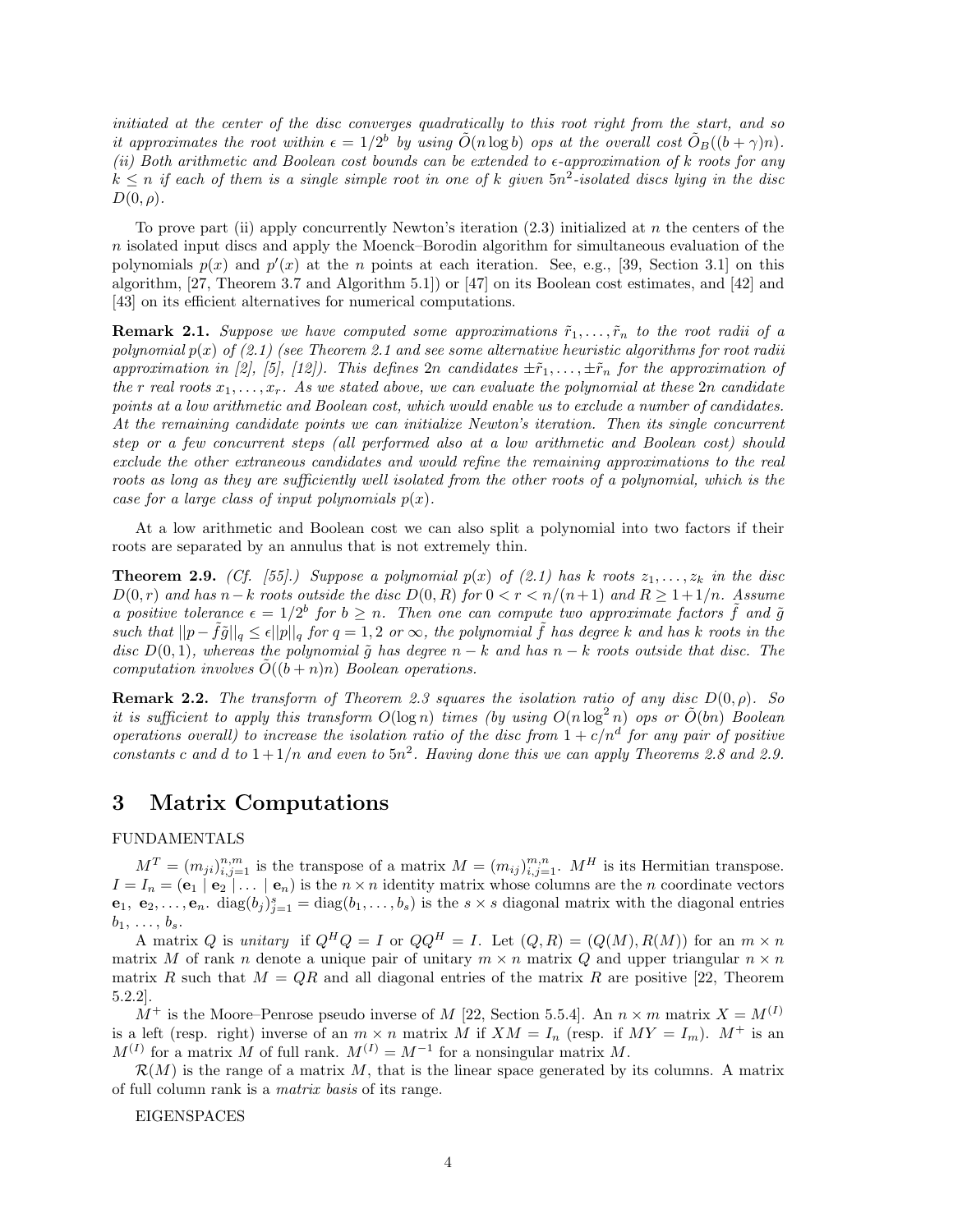S is an *invariant subspace* or *eigenspace* of a square matrix M if  $MS = \{Mv : v \in S\} \subseteq S$ .

**Theorem 3.1.** [56, Theorem 4.1.2], [60, Section 6.1], [61, Section 2.1]. Let  $U \in \mathbb{C}^{n \times r}$  be a matrix basis for an eigenspace U of a matrix  $M \in \mathbb{C}^{n \times n}$ . Then the matrix  $L = U^{(I)}MU$  is unique (that is independent of the choice of the left inverse  $U^{(I)}$ ) and satisfies  $MU = UL$  and consequently  $\Lambda(L) \subseteq \Lambda(M)$ .

We call the above pair  $\{L, \mathcal{U}\}\)$ , as well as the pair  $\{\lambda, \mathcal{U}\}\$  if  $L = \lambda I_n$ , an *eigenpair* of a matrix M [56]. In the latter case  $\det(\lambda I - M) = 0$ , whereas U is the eigenspace associated with the *eigenvalue*  $\lambda$  and made up of its *eigenvectors.*  $\Lambda(M)$  is the set of all eigenvalues of M, called its *spectrum*.

We readily verify the following results.

**Theorem 3.2.** Suppose M is a square matrix, U is its eigenspace, and a rational function  $f(M)$ is defined on the spectrum of the matrix M. Then  $\Lambda(f(M)) = f(\Lambda(M))$ , and U is an eigenspace of the matrix  $f(M)$ .

### RECOVERY OF THE EIGENVALUES

Suppose we have computed a matrix basis  $U \in \mathbb{C}^{n \times r}$  for an eigenspace U of a matrix function  $f(M)$  of an  $n \times n$  matrix M. By virtue of Theorem 3.2 this is also a matrix basis of an eigenspace of the matrix M. We can compute a left inverse  $U^{(I)}$  and then compute the eigenvalues of M associated with this eigenspace by solving the eigenproblem for the  $r \times r$  matrix  $L = U^{(I)}MU$  (cf. Theorem 3.1). Empirically the QR algorithm uses  $O(r^3)$  ops at the latter stage.

If instead of (or in addition to) an eigenspace of the matrix function  $f(M)$  we are given a reasonably close approximation  $\tilde{x}$  to its eigenvalue, then we can proceed at a low computational cost as follows.

Algorithm 3.1. An eigenvalues of a matrix from the one of its function.

1. Compute a close approximation to an associated common eigenvector  $\bf{u}$  of the matrices  $f(M)$ and M by applying to the matrix  $\tilde{x}I_n - f(M)$  one or a few loops of Inverse Power or Rayleigh Quotient iteration [22], [56].

2. Closely approximate an eigenvalue of M by the Rayleigh Quotient  $\frac{\mathbf{u}^T M \mathbf{u}}{\mathbf{u}^T \mathbf{u}}$ .

TOEPLITZ, CIRCULANT, SRFT, AND TOEPLITZ-LIKE MATRICES

An  $n \times n$  Toeplitz matrix  $T = (t_{i-j})_{i,j=1}^n$  is defined by the  $2n-1$  entries of its first row and column. A circulant matrix  $Z_1(\mathbf{t}) = (t_{i-j} \mod n)_{i,j=1}^n$  is a special Toeplitz  $n \times n$  matrix defined by its first column  $\mathbf{t} = (t_i)_{i=0}^{n-1}$ . They form an algebra generated by the *unit circulant* matrix  $Z_1 = Z_1(\mathbf{e}_2)$ .

**Theorem 3.3.** (See [17].) Suppose  $\omega = \exp(\frac{2\pi}{n})$  $\sqrt{-1}$ ) denotes a primitive n-th root of unity,  $\Omega =$  $(\omega^{ij})_{i,j=0}^{n-1}$  denotes the  $n \times n$  matrix of DFT (that is discrete Fourier transform), and  $\mathbf{t} = (t_i)_{i=0}^{n-1}$  is a vector of dimension n. Then

 $n\Omega^{-1} = \Omega^H = (\omega^{-ij})_{i,j=0}^{n-1}$  and  $Z_1(\mathbf{t}) = \Omega^{-1} \operatorname{diag}(\Omega \mathbf{t}) \Omega$ .

SRFT (that is semisample random Fourier transform)  $n \times l$  matrices for two fixed integers l and  $n, 1 < l < n$ , are of the form  $S = \sqrt{n/l}$  DFR where D is a random  $n \times n$  diagonal matrix whose diagonal entries are i.i.d. variables uniformly distributed on the unit circle  $C(0, 1)$ ,  $F = \Omega$  is the DFT matrix, and R is a random  $n \times l$  permutation matrix defined by random choice of l columns under the uniform probability distribution on the set of n columns of the identity matrix  $I_n$  [26, Section 11]. Theorem 3.3 implies the following fact.

**Corollary 3.1.** Assume an  $n \times l$  SRFT matrix  $S = \sqrt{n/l}$  DFR. Then  $\Omega^{-1}S = Z_1(\mathbf{t})R$  for a circulant matrix  $Z_1(\mathbf{t})$ .

A matrix  $M$  is Toeplitz-like and has structure of Toeplitz type if the rank  $d$  of its displacement  $Z_1M - MZ_1$  is small (in context). Such a matrix can be expressed via short generators depending on  $O(dn)$  parameters. Its multiplication by a vector is reduced to performing a small number of DFTs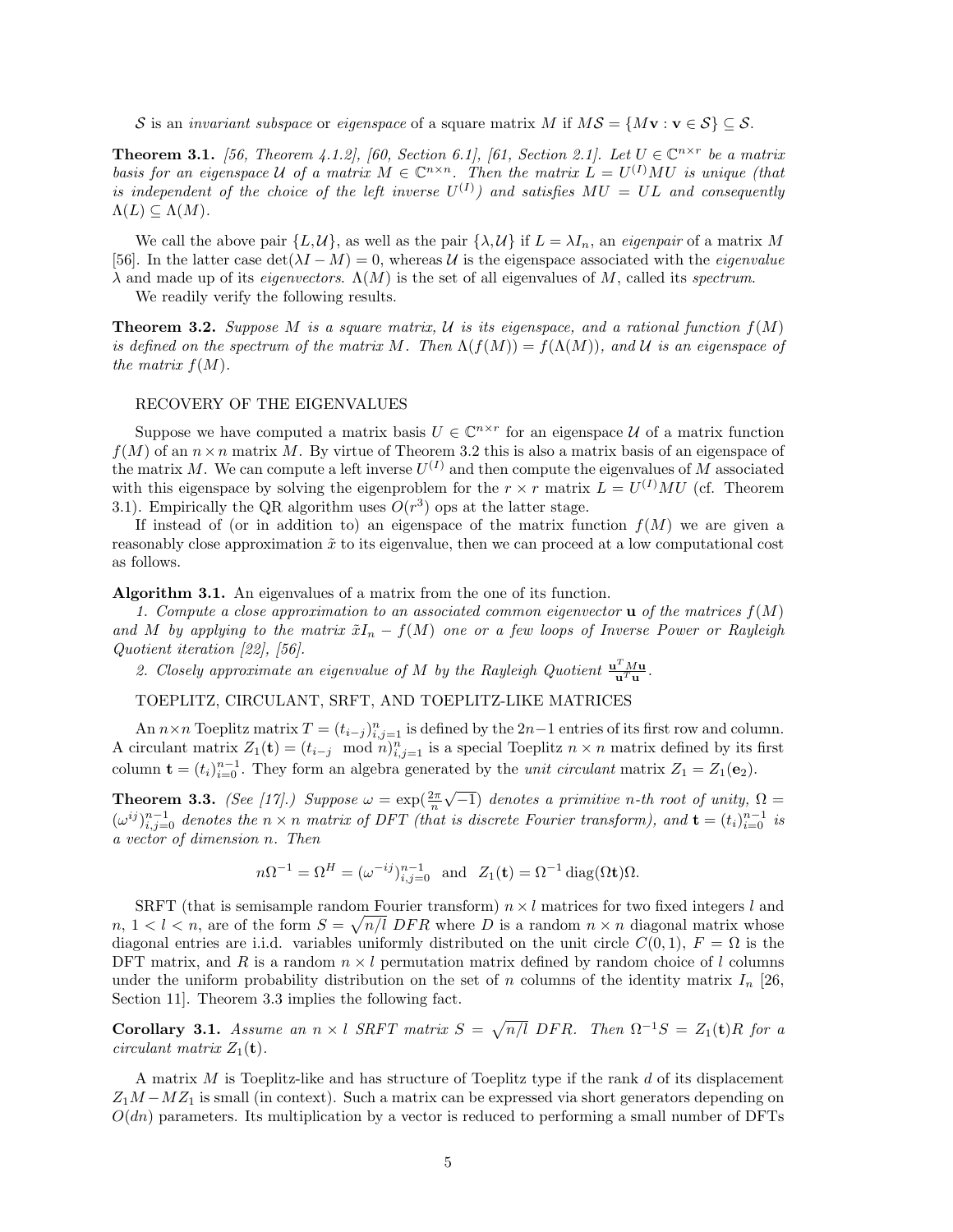and uses  $O(dn \log(n))$  ops. Addition, multiplication, and inversion of Toeplitz-like matrices produce short generators for the output and use nearly linear arithmetic time, namely  $O(d^b n \log^c(n))$  ops where  $b = 1$  and  $c = 0$  for addition and for multiplication by a scalar,  $b = 2$  and  $c = 1$  for pairwise multiplication and for the computation of a close approximation to the inverse, whereas  $b = 2$  and  $c \leq 2$  for the exact computation of the inverse (cf. [39], [33], [16], [62]).

#### COMPANION MATRICES

Hereafter  $C_p =$  $\int_0^{\infty}$  -po/p<sub>n</sub>  $\overline{\phantom{a}}$ 1  $\cdot \cdot$   $-p_1/p_n$ . . . . . . . . .  $\ddots$  0  $-p_{n-2}/p_n$  $1 - p_{n-1}/p_n$  $\setminus$  $\overline{\phantom{a}}$ 

denotes the companion matrix of the polynomial

 $p(x)$  of (2.1), such that  $p(x) = c_{C_p}(x) = \det(xI_n - C_p)$  is the *characteristic polynomial* of  $C_p$ , that is, the set of the roots of  $p(x)$  is the *spectrum* of  $C_p$ . This is a special Toeplitz-like matrix, and the following results hold.

**Theorem 3.4.** (See [14] or [41].) The companion matrix  $C_p \in \mathbb{C}^{n \times n}$  of a polynomial  $p(x)$  of (2.1) generates an algebra  $A_p$ . One needs  $O(n)$  ops for addition,  $O(n \log n)$  ops for multiplication and  $O(n \log^2 n)$  ops for inversion in this algebra. Any matrix in this algebra is a Toeplitz-like matrix having displacement of rank at most 2, and so its product by a vector as well as a short generator for its product by an  $n \times n$  Toeplitz or Toeplitz-like matrix can be computed by using  $O(n \log n)$  ops.

### ITERATIONS IN THE FROBENIUS MATRIX ALGEBRA

For a polynomial  $p(x)$  of (2.1) an a rational function  $f(x)$  defined on the set  $\{x_i\}_{i=1}^n$  of its roots, the rational matrix function  $f(C_p)$  has the spectrum  $\Lambda(f(C_p)) = \{f(x_i)\}_{i=1}^n$ , by virtue of Theorem 3.2. In particular the maps

$$
C_p \to C_p^{-1}
$$
,  $C_p \to aC_p + bI$ ,  $C_p \to C_p^2$ ,  $C_p \to 0.5(C_p + C_p^{-1})$ , and  $C_p \to 0.5(C_p - C_p^{-1})$ 

induce the maps of the eigenvalues of the matrix  $C_p$  and thus induce the maps of the roots of the characteristic polynomial  $p(x)$  given by the equations

$$
y = 1/x
$$
,  $y = ax + b$ ,  $y = x^2$ ,  $y = 0.5(x + 1/x)$ , and  $y = 0.5(x - 1/x)$ ,

respectively. By using the reduction modulo  $p(x)$  we define the five dual maps

$$
y = (1/x) \mod p(x), y = ax + b \mod p(x), y = x^2 \mod p(x),
$$
  
 $y = 0.5(x + 1/x) \mod p(x), \text{ and } y = 0.5(x - 1/x) \mod p(x)$ 

where  $y = y(x)$  denote polynomials. Apply the two latter maps recursively to define two iterations with polynomials modulo  $p(x)$  as follows,  $y_0 = x$ ,  $y_{h+1} = 0.5(y_h + 1/y_h) \mod p(x)$  (cf. (2.2)) and

$$
y_0 = x, y_{h+1} = 0.5(y_h - 1/y_h) \mod p(x), h = 0, 1, ....
$$
 (3.1)

More generally we can define the iteration

$$
y_0 = x, y_{h+1} = ay_h + b/y_h \mod p(x), h = 0, 1, ...,
$$
 (3.2)

for any pair of scalars a and b. Here  $y_h = y_h(x)$  are the polynomials in x, which are the characteristic polynomials of the matrices  $M_0 = C_p$ ,  $M_{h+1} = 0.5(M_h \pm M_h^{-1})$  and  $M_0 = C_p$ ,  $M_{h+1} = aM_h +$  $bM_h^{-1}$ ,  $h = 0, 1, \ldots$ , respectively. The dual matrix representation of the iteration will help us at the stage where we recover the roots of a polynomial  $p(x)$  of (2.1) from the roots of its image polynomial.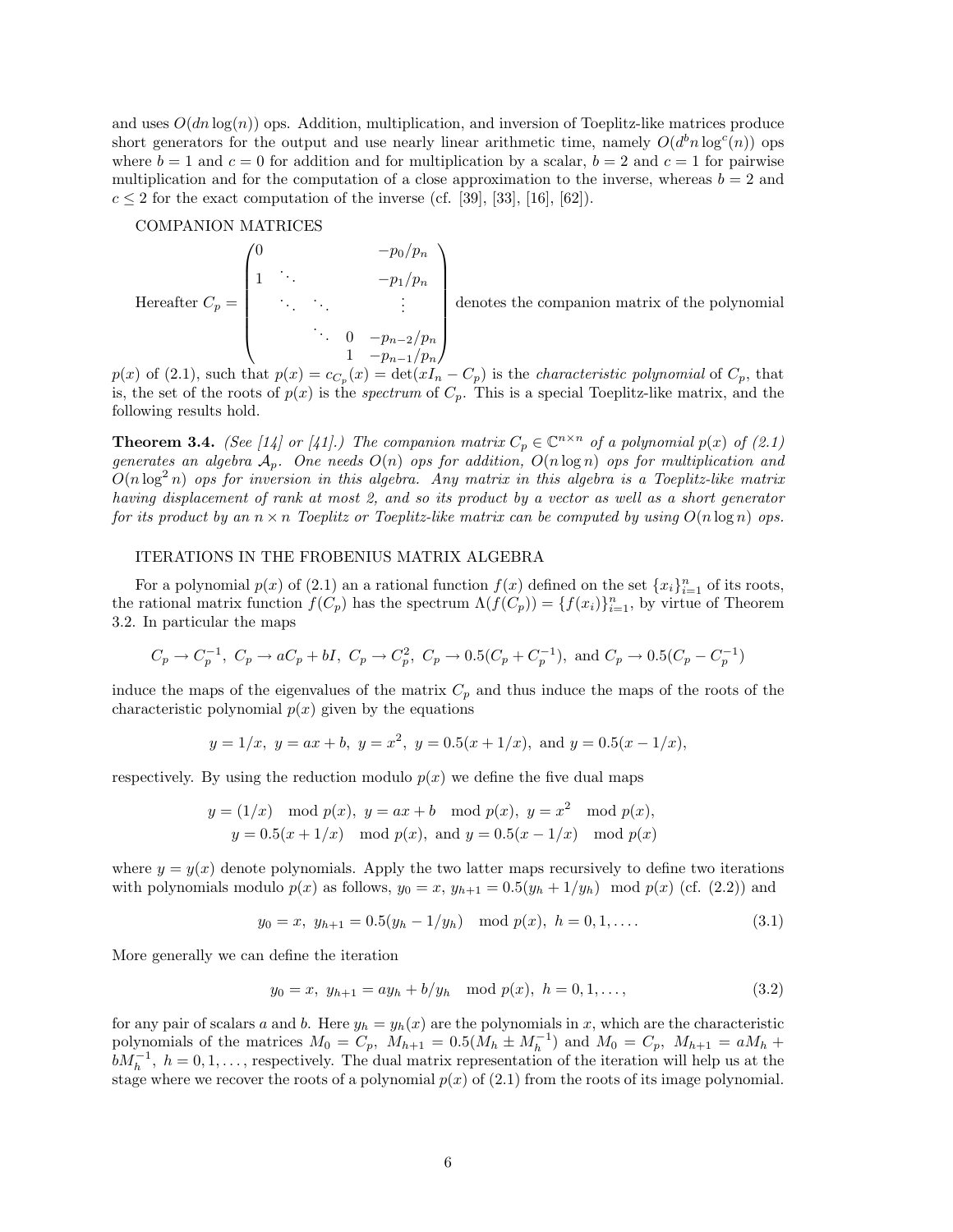### 4 Real Root-finders

Theorem 2.5 implies that right from the start of iteration (2.2) the values  $x^{(h)}$  converge to  $\pm \sqrt{-1}$ exponentially fast unless the initial value  $x^{(0)}$  is real, in which case all iterates  $x^{(h)}$  are real. It follows that right from the start the values  $y^{(h)} = (x^{(h)})^2 + 1$  converge to 0 exponentially fast unless  $x^{(0)}$ is real, in which case all values  $y^{(h)}$  are real and exceed 1. Write  $q_h(y) = \prod_{j=1}^n (y - (x_j^{(h)})^2 - 1)$  for  $h=1,2,...$  and  $u_h(y)=\prod_{j=1}^r(y-(x_j^{(h)})^2-1)$ . The roots of the polynomials  $q_h(y)$  and  $u_h(y)$  are the images of all roots and of the real roots of the polynomial  $p(x)$  of  $(2.1)$ , respectively, produced by the composition of the maps (2.2) and  $y^{(h)} = (x^{(h)})^2 + 1$ . Therefore  $q_h(y) \approx y^{2s} u_h(y)$  for large integers h where every polynomial  $u_h(y)$  has degree r and has exactly r real roots, all of them exceeding 1. Therefore, for sufficiently large integers h we can closely approximate the polynomial  $u_h(y)$  simply by the sum of the  $r + 1$  leading terms of the polynomial  $q_h(y)$ .

Alternatively we can apply the algorithms supporting Theorem 2.9 to approximate the factor  $u_h(y)$  of the polynomial  $q_h(y)$  with similar properties. In this case the cost of the approximation of the coefficients of the factor is higher than the cost of simply extracting these coefficients as the ones of  $q_h(y)$ , but is still low and, most important, we can approximate the factor for a smaller integer h, namely as soon as the  $n - r$  roots converging to 0 move into the disc  $D(0, n/(n+1))$ , whereas the other roots stay outside the unit disc  $D(0, 1)$ . We can detect this moment by applying the root radii algorithm that supports Theorem 2.1. Surely the same arguments apply where we use iteration  $(3.1)$  instead of  $(2.2)$ , and we can extend them to the recursive application of the Möbius map of part (ii) of Theorem 2.4. In the latter case the iterates  $x^{(h)}$  stay on the imaginary axis if they start there and otherwise converge to the points  $\pm 1$ . So the values  $y^{(h)} = (x^{(h)})^2 - 1$  either stay on the ray  $\{x: x \le -1\}$  for all h or converge to 0 as  $h \to \infty$ .

Algorithm 4.1. Möbius iteration for real root-finding.

INPUT: two integers n and r,  $0 < r < n$ , and the coefficients of a polynomial  $p(x)$  of equation (2.1). OUTPUT: approximations to the real roots  $x_1, \ldots, x_r$  of  $p(x)$ . INITIALIZATION:  $Write p_0(x) = p(-x\sqrt{-1}).$ 

COMPUTATIONS:

- 1. Recursively compute the polynomials  $p_{h+1}(y) = p_h(x)p_h(1/x)$  for  $y = (x + 1/x)/2$  and  $h =$  $0, 1, \ldots$  (cf. map  $(2.2)$ ).
- 2. Periodically, at some selected Stages k, compute the polynomials

$$
t_k(y) = (-1)^n q_k(\sqrt{y+1})q_k(-\sqrt{y+1})
$$

where  $q_k(z) = p_k(z)/\text{lc}(p_k)$  (cf. Theorems 2.4 and 2.5), and apply to them the root radii algorithm supporting Theorem 2.1. If the algorithm shows that the disc  $D(0, n/(n+1))$  contains 2s roots of the polynomial  $t_k(x)$  (by extending Theorem 2.5 deduce that this must occurs if the integer  $k$  is sufficiently large), then apply the algorithm supporting Theorem 2.9 to approximate closely the factor  $v_k(x)$  of the polynomial  $t_k(x)$  that has r real roots on the ray  $\{x: x \leq -1\}$ . Otherwise go back to the iteration of Stage 1.

- 3. Apply one of the algorithms of [13], [11], [18], and [19] (cf. Theorem 2.7) to approximate the r roots  $z_1, \ldots, z_r$  of the polynomial  $v_k(x)$ .
- 4. Recover from them the r roots of the polynomial  $p_0(x) = p(-x)$ √ 1) lying on the imaginary axis and then immediately obtain the r real roots of the polynomial  $p(x)$ .

Suppose for a fixed (sufficiently large) integer  $k$  we have computed r common real roots of the polynomials  $v_k(x)$  and  $t_k(x)$ .. Then we recover the r real roots of the polynomial  $p(x)$  by extending the descending process from [35], also used in [40].

Namely, we first compute 2r candidates for r roots of the polynomial  $q_k(y)$  lying on the imaginary axis and select exactly r of them on which the polynomial  $q_k(y)$  vanishes. Similarly define from these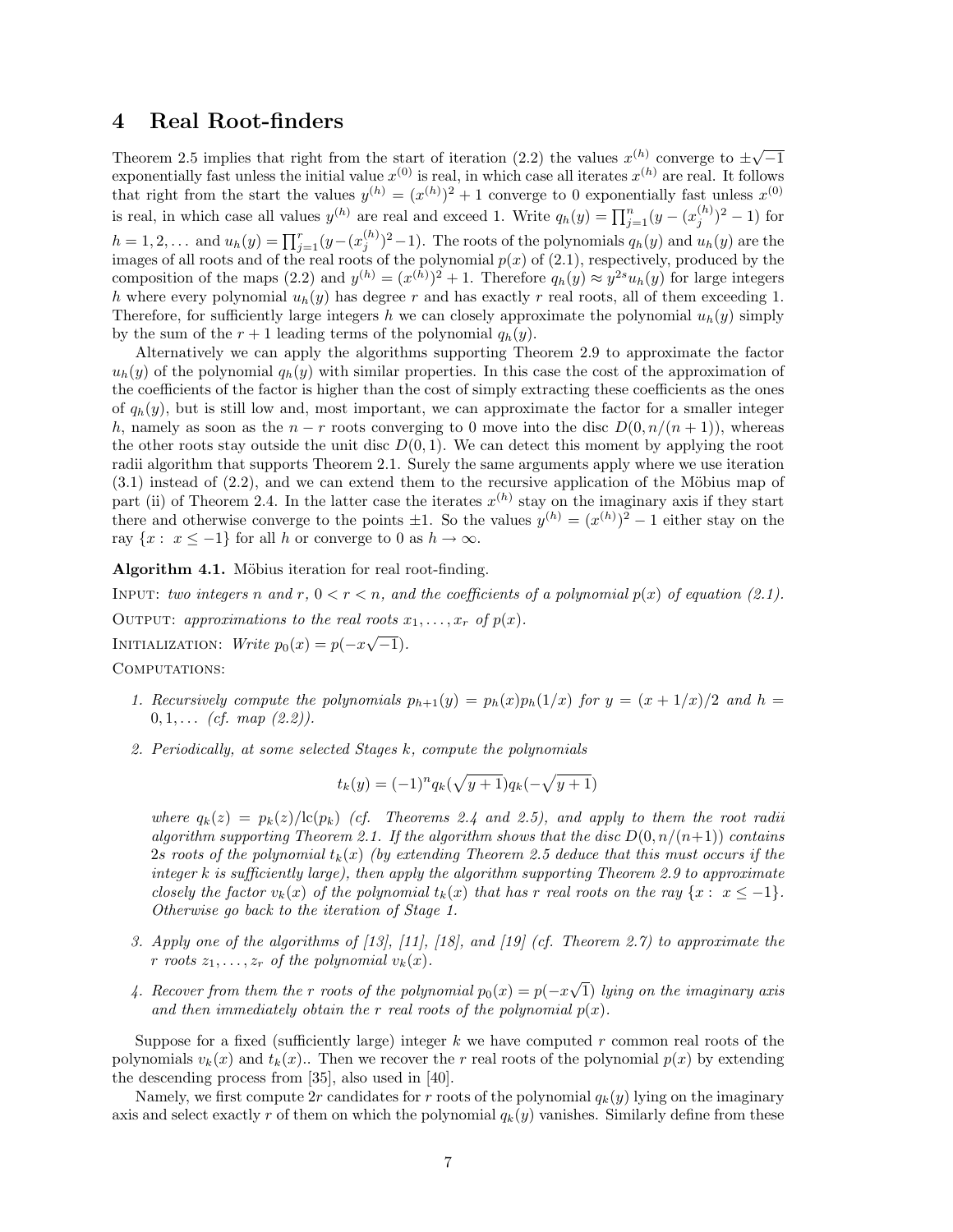r roots 2r candidates for being the r roots of  $p_{k-1}(x)$  lying on the imaginary axis. Then recursively descend down to the r roots of  $p_0(x)$  lying on the imaginary axis. This process is not ambiguous because only r roots of  $p_{k-1}(x)$  lie on that axis for each k.

Like lifting Stage 1, descending process involves  $O(kn \log(n))$  ops, but for large integers k both stages would be prone to numerical stability problems if the condition numbers of the roots of the computed polynomials  $p_k(y)$  grow exponentially as k grows large, to reach the level of the known upper estimates (cf. [10, Section 3]). Next, to avoid this deficiency we replace the polynomial iteration at Stages 1 and 2 by the dual matrix iteration and then recover the desired real eigenvalues of the matrix  $C_p$  by means of our recipes of Section 3.

Algorithm 4.2. Iterations with matrices for real root-finding.

INPUT AND OUTPUT as in Algorithm  $4.1$ , except that FAILURE can be output with a probability close to 0.

### COMPUTATIONS:

1. Write  $Y_0 = C_p$  and recursively compute the matrices

$$
Y_{h+1} = 0.5(Y_h - Y_h^{-1}) \text{ for } h = 0, 1, \dots
$$
 (4.1)

(For sufficiently large integers h the 2s eigenvalues of the matrix  $Y_h$  lie near the points  $\pm \sqrt{-1}$ , whereas the r other eigenvalues are real.)

- 2. Fix a sufficiently large integer k and compute the matrix  $Y_{k+1} = Y_k^2 + I_n$ ,
- 3. Apply the randomized algorithms of [26] to compute its numerical rank. If it exceeds r go back to Stage 1. Otherwise generate an  $n \times l$  SRFT matrix  $S = D\Omega R$  for a sufficiently large l of order r log(r). Compute the matrices  $H = YS$  and  $Q(H)$ . (The matrices Y and  $Y\Omega^{-1}$  have order r log(r). Compute the matrices  $H = I S$  and  $Q(H)$ . (The matrices I and I st have<br>the same numerical ranks because the matrix  $\Omega^{-1}$  is unitary up to scaling by  $\sqrt{n}$ .) Deduce from [26, Theorem 11.1] that with a probability close to 1 exactly  $l - r$  columns of the matrix  $Q(H)$  vanish or nearly vanish. If less than  $l - r$  columns vanish or nearly vanish, then output FAILURE and stop.
- 4. Otherwise apply the recipes of Section 3 to approximate the r real eigenvalues of the matrix  $M = C_p$ , which are the roots of the polynomial  $p(x)$ .

The arithmetic cost of the computations at Stages 1 and 2 is  $O(kn \log(n))$  by virtue of Theorem 3.4, that is about the same as for Algorithm 4.1. Matrix multiplication of Y by  $\Omega^{-1}S = (\Omega^{-1}D\Omega)R$ uses only  $O(n \log(n))$  ops because the matrix  $Y \in A_p$  is Toeplitz-like, whereas  $\Omega^{-1}D\Omega$  is a circulant matrix (see Corollary 3.1). The cost bounds are  $O(nr^2)$  at Stage 4 and  $O((k \log(n) + r^2)n)$  overall.

**Remark 4.1.** At Stage 3 we compute numerical rank by applying multiplication by the same  $n \times l$  $S\!R\!F\!T$  matrix as we use for computing the matrix H, but for both tasks we can apply a standard Gaussian random  $n \times r$  multiplier instead, which would imply success with superior probability estimates [44]. The cost of performing multiplication at Stage 3 would increase to  $O(nr \log(n))$  ops, but this would only change the overall cost bound into  $O(((k+r) \log(n) + r^2)n)$ .

Our next algorithm performs  $O(nr^2)$  ops (rather than  $O(nr \log(n))$ ) at Stage 4 and also extends the recipe of Algorithm 4.1 for choosing an integer  $k$  at Stage 2. Technically we accompany the computation of matrices of the algebra  $A_p$  involved into Algorithm 4.2 by the computation of their characteristic polynomials.

Algorithm 4.3. Iterations with polynomials and matrices for real root-finding.

Input and Output as in Algorithm 4.1. COMPUTATIONS: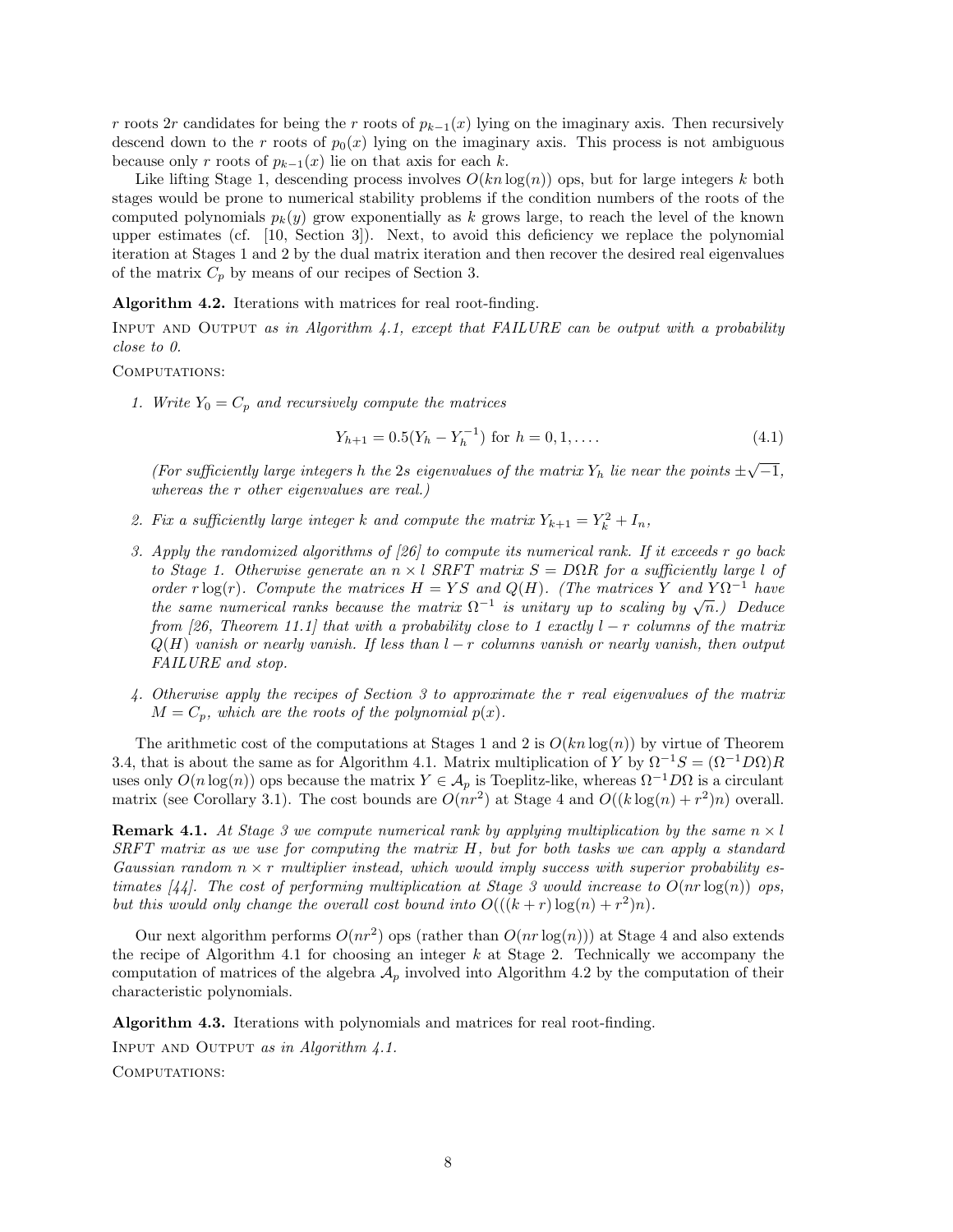1. Write  $y_0 = x$  and  $Y_0 = C_p$  and compute the polynomials

$$
y_{h+1} = (y_h - y_h^{-1})/2 \mod p(x) \tag{4.2}
$$

and the matrices  $Y_{h+1} = 0.5(Y_h - Y_h^{-1})$  for  $h = 0, 1, \ldots$  (cf. (4.1).

- 2. Periodically compute the polynomials  $t_k = y_k^2 + 1 \mod p(x)$  for selected integers k and approximate the root radii of these polynomials by applying the algorithm of Theorem 2.1. If the algorithm shows that the disc  $D(0, \frac{n}{n+1})$  contains 2s roots of the polynomial  $t_k$  (by virtue of Theorem 2.5 this must be the case if integer  $k$  is sufficiently large), then apply the algorithm supporting Theorem 2.9 to approximate closely the factor  $v_k$  of the polynomial  $t_k$ , which has r real roots on the ray  $\{x: x \geq 1\}$ . Otherwise go back to Stage 1.
- 3. Apply one of the algorithms of [13], [11], [18], and [19] (cf. Theorem 2.7) to approximate the r roots  $y_1, \ldots, y_r$  of the polynomial  $v_k$ , which are the real eigenvalues of the matrix  $T_k = Y_k^2 + I$ .
- 4. Recover the r real eigenvalues of the matrix  $C_p$ , which are the real roots of the polynomial  $p(x)$  of (2.1), by first applying the Rayleigh Quotient Iteration to the matrices  $T_k - y_j I_n$  for  $j = 1, \ldots, r$  to compute the eigenvectors of the matrix  $C_p$  associated with its real eigenvalues and then readily recover these eigenvalues as the Rayleigh Quotients (cf. Algorithm 3.1).

**Remark 4.2.** Stage 1 of the algorithm combines square root iteration  $(4.2)$  with polynomials and matrix sign iteration  $(4.1)$ . Algorithm 4.2 uses just iteration  $(4.1)$ , but we can devise an algorithm using only iteration  $(4.2)$ . We would proceed similarly to Algorithm 4.1, except that we would write using only iteration (4.2). We would proceed similarly to Algorithm 4.1, except that we would write  $p_0(x) = p(x)$ , rather than  $p_0(x) = p(-x\sqrt{-1})$ , would use iteration (4.2) at Stage 1, and would replace the expression  $t_k(y) = (-1)^n q_k(\sqrt{y+1})q_k(-\sqrt{y+1})$  with  $t_k(y) = (-1)^n q_k(\sqrt{y-1})q_k(-\sqrt{y-1})$  at Stage 2. As in Algorithm 4.1 we would use the descending process rather than the recipes of Section 3 at the recovery stage.

### 5 Discussion

We have combined the square root iteration with polynomials and the matrix sign iteration in the Frobenius algebra generated by the companion matrix of a given polynomial. This turned out to produce efficient algorithms for the approximation of real roots of a polynomial. The iterations benefited from employing the duality between operations with matrices and polynomials. This synergistic idea should have more applications to root-finding and other computations with matrices and polynomials (cf. [34], [9], [39]). In particular it can help strengthen our present algorithms by various modifications, which we omitted in our initial study, presented in this paper.

For example, the following customary scaling of the matrix sign iteration dramatically accelerates its global convergence and improves its numerical behavior (cf. [25]),

$$
Y_{h+1} = 0.5(\nu_h Y_h - (\nu_h Y_h)^{-1})
$$
 for  $\nu_h^2 = ||Y_h^{-1}||_2/||Y_h||_2$  and  $h = 0, 1, ...$ 

We can extend this scaling to the dual polynomial iteration as follows,

$$
y^{(h+1)} = 0.5(\nu_h y^{(h)} - (\nu_h y^{(h)})^{-1}) \mod p(x)
$$

where we can use the same scalars  $\nu_h$ , defined by the matrices  $Y_h$ , or can try various expressions in terms of the norms  $||y^{(h)} \mod p(x)||$  and  $||(y^{(h)})^{-1} \mod p(x)||$ . Furthermore we can propose and test various tentative expressions for our algorithm of Remark 4.2 as well as Algorithms 4.2 and 4.3.

We can benefit further from extending some variations of the matrix sign iteration such as the Padé and Halley iterations or the ones of [25, equations  $(6.17)-(6.20)$ ]. Some variations avoid matrix inversions or converge faster when the images of the nonreal eigenvalues of the matrix  $C_p$  are moved into certain large neighborhoods of the points of attraction, in our case  $\pm\sqrt{-1}$ . For example, here is our simple extension of the  $[0/2]$  Padé iteration from [25],

$$
Y_{h+1} = -0.125(3Y_h^5 + 10Y_h^3 + 15Y_h)
$$
 for  $h = 0, 1, \dots$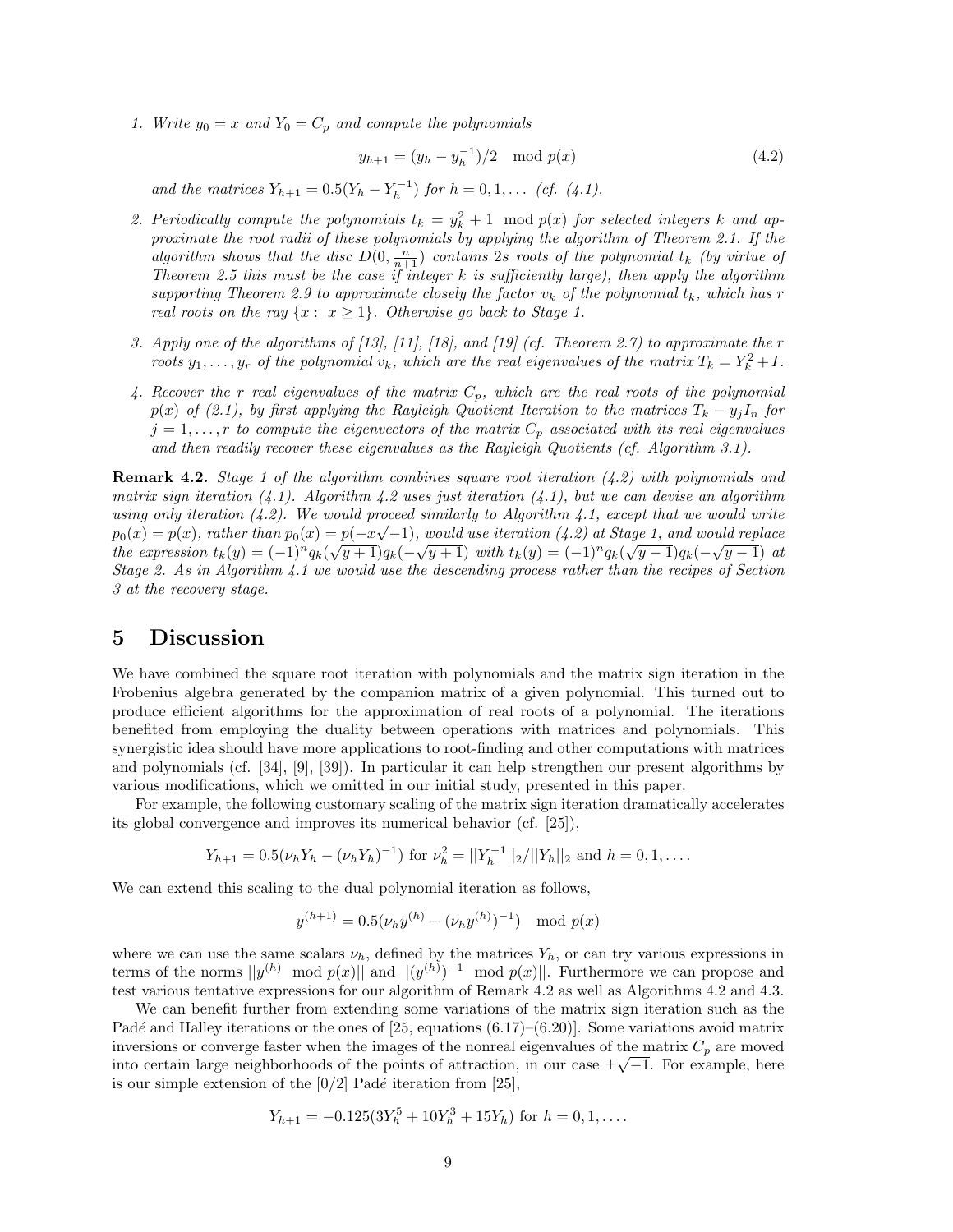It confines the computations to real values in the case of real inputs, converges cubically if initiated  $\overline{(\mathcal{A})}$ in any of two large discs centered at the points  $\pm \sqrt{-1}$ , and involves no matrix inversions.

Many other amendments should be incorporated to improve practical performance of our algorithms. In particular our iteration may involve absolutely large real roots of some auxiliary polynomials and absolutely large real eigenvalues of some auxiliary matrices, but we plan to apply real shifts and scaling of the variable, defined deterministically or randomly, to avoid this undesired growth. See [49], [50] on these and other recipes for numerical stabilization of the iteration, on its application in the Frobenius algebra to approximation of the absolutely largest roots of a polynomial and on the matrix version of the Weyl Quad Tree construction for root-finding.

We also plan to explore the extensions of our techniques to splitting out some nonreal roots and eigenvalues, lying far from the real axis. In this case we would deflate the input polynomial or its companion matrix to decrease the problem size.

In another modification we would seek  $r_+$  approximations to all real and  $\epsilon$ -real roots, the latter lying within a fixed tolerance  $\epsilon$  from the real axis. Having these  $r_+$  approximations available, we would refine them and select the r real roots. The overall computational cost is low if  $r_+ \ll n$ .

Finally here is a promising extension of our real root-finding techniques where we employ repeated squaring of the roots instead of mapping them into their square roots.

#### Algorithm 5.1. Real root-finding by means of repeated squaring.

For an input polynomial  $p(x)$  of  $(2.1)$  apply the following steps.

1. Compute the polynomial  $y = (x + \sqrt{-1})(x - \sqrt{-1})^{-1} \mod p(x)$ . This Cayley map moves the real axis (with real roots of  $p(x)$ ) to the unit circle  $C(0, 1)$ .

2. Write  $y^{(0)} = y$ , choose a sufficiently large integer k and apply the k squaring steps  $y^{(h+1)} =$  $(y^h)^2 \mod p(x)$ , for  $h = 1, \ldots, k-1$ . These steps keep the images of the real roots of  $p(x)$  on the circle  $C(0, 1)$  for any k and send the images of s other roots of  $p(x)$  toward 0 and the s remaining roots toward  $\infty$  where  $2s = n - r$ .

3. Note that for a sufficiently large integer k the polynomial  $y^{(k)}$  approximates the polynomial  $x^s u_k(x)$  where the polynomial  $u_k(x) = \sum_{i=0}^r u_i x^i$  has all its roots lying on the unit circle  $C(0,1)$ . Extract the approximation to this polynomial  $u_k(x)$  from the coefficients of the polynomial  $y^{(k)}$ .

fact the approximation to this polynomial  $u_k(x)$  from the coefficients of the polynomial  $y^{\alpha}$ .<br>4. Compute the polynomial  $v_k(x) = \sqrt{-1}(u_k(x) + 1)(u_k(x) - 1)^{-1} \mod p(x)$ . This inverse Cayley map moves the images of the real roots of the polynomial  $p(x)$  from the unit circle  $C(0, 1)$ back to the real line.

6. Apply one of the algorithms of  $[13]$ ,  $[11]$ ,  $[18]$ , and  $[19]$  (cf. Theorem 2.7) to approximate the r real roots  $z_1, \ldots, z_r$  of the polynomial  $v_k(x)$ .

2*at roots*  $z_1, \ldots, z_r$  *of the potynomial*  $v_k(x)$ *.*<br>
7. Apply the Cayley map  $w_j = (z_j + \sqrt{-1})(z_j - \sqrt{-1})^{-1}$  for  $j = 1, \ldots, r$  to approximate the r roots  $w_1, \ldots, w_r$  of the polynomials  $u_k(x)$  and  $y_k(x) = x^s u_k(x)$  lying on the unit circle  $C(0, 1)$ .

8. Apply the descending process (similar to the ones of [35]–[37], [40], and of our Algorithm 4.1) to approximate the r roots  $x_1^{(h)}, \ldots, x_r^{(h)}$  of the polynomials  $y_h(x)$  lying on the unit circle  $C(0, 1)$  for  $h = k - 1, \ldots, 0.$ 

10. Apply the inverse Cayley map to approximate the r real roots  $x_j = (x_j^{(0)} + \sqrt{-1})(x_j^{(0)} - \sqrt{-1})^{-1}$ of the polynomials  $p(x)$ .

The claimed behavior of the roots of the polynomials involved in the algorithms follows from Theorem 3.2 because these polynomials are the characteristic polynomials of the matrix functions defined by the dual recursive iterative processes with the associate matrices of the algebra  $\mathcal{A}_p$ . The latter processes themselves do not work numerically because repeated squaring of the matrix  $Y = (C_p + I_n\sqrt{-1})(C_p - I_n\sqrt{-1})^{-1}$  (dual to the polynomial y) turns it very soon into a matrix having numerical rank s. Indeed the domination of the s absolutely largest eigenvalues of the matrix Y becomes very strong in the process of repeated squaring. Nevertheless we can use these matrices indirectly, for the analysis of our computations with their characteristic polynomials.

Remark 5.1. At Stage 3 we can apply twice the algorithm supporting Theorem 2.9 as an alternative means of the approximation of the factor of degree r that has the roots being the images of the real roots of  $p(x)$ . This alternative costs more than the original recipe of just copying the  $r+1$  coefficients of the polynomial  $y_k(x)$  at Stage 3, but is still performed at low arithmetic and Boolean cost and works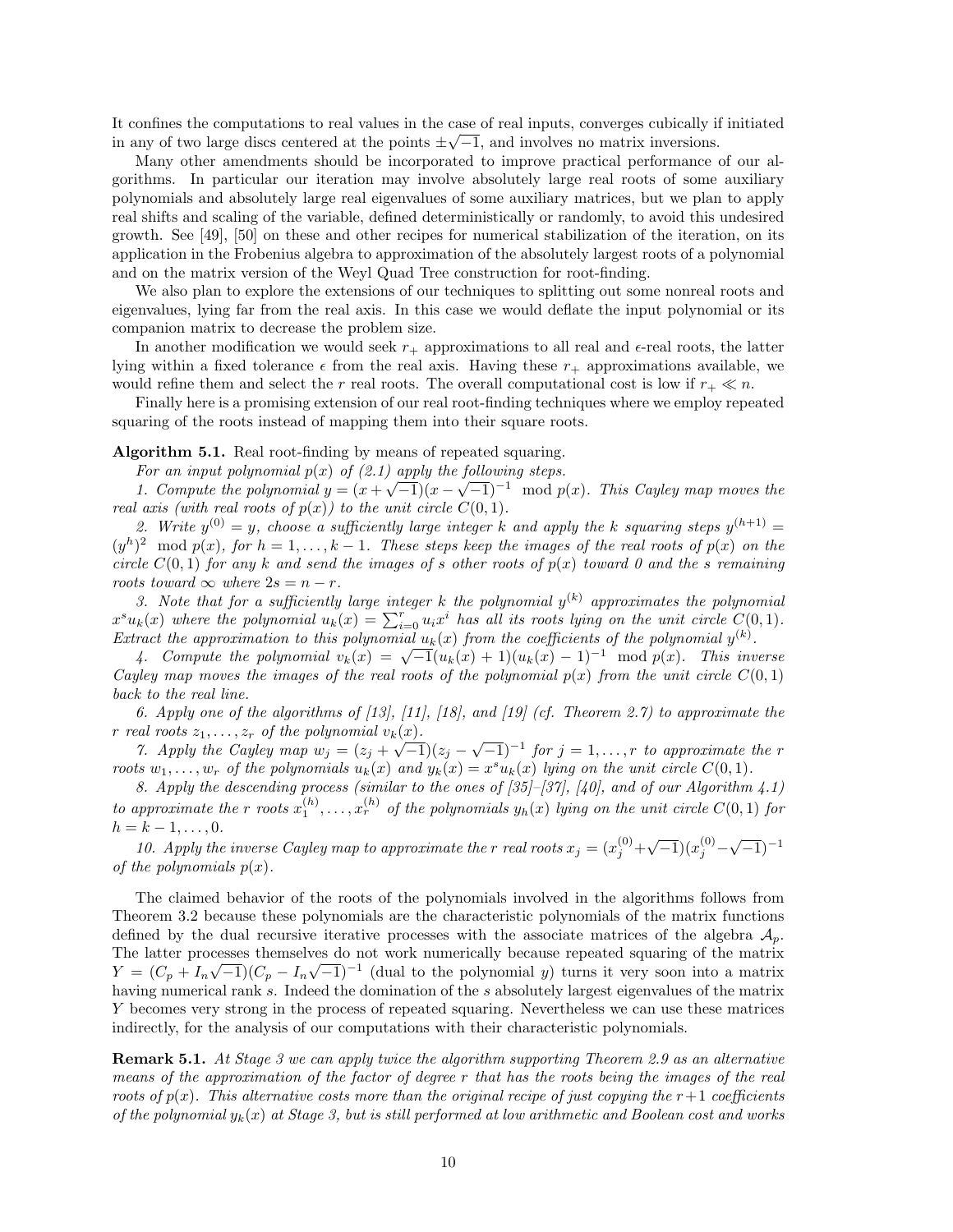for smaller integers k, that is as soon as the discs  $D(0, \frac{n}{n+1})$  and  $D(0, 1)$  become  $(1 + 1/n)$ -isolated with respect to the polynomial  $y^{(k)}(x)$ .

Acknowledgement: Our research has been supported by the NSF Grant CCF 1116736.

### References

- [1] J. L. Aurentz, R Vandebril, D. S. Watkins, Fast computation of the zeros of a polynomial via factorization of the companion matrix SIAM Journal on Scientific Computing, 35 1, 255-269, 2013.
- [2] D. Bini, Numerical Computation of Polynomial Zeros by Means of Aberth's Method, Numerical Algorithms 13, 179–200, 1996.
- [3] D. A. Bini, P. Boito, Y. Eidelman, L. Gemignani, I. Gohberg, A Fast Implicit QR Algorithm for Companion Matrices, Linear Algebra and Its Applications, 432, 2006–2031, 2010.
- [4] D. A. Bini, F. Daddi, and L. Gemignani, On the Shifted QR Iteration Applied to Companion Matrices, Electronic Transactions on Numerical Analysis (ETNA), 18, 137–152, 2004.
- [5] D. A. Bini, G. Fiorentino, Design, Analysis, and Implementation of a Multiprecision Polynomial Rootfinder, Numerical Algorithms, 23, 127–173, 2000.
- [6] D. A. Bini, L. Gemignani, V. Y. Pan, Inverse Power and Durand/Kerner Iteration for Univariate Polynomial Root-finding, Computers and Mathematics (with Applications), 47, 2/3, 447–459, 2004. (Also Technical Report TR 2002 020, CUNY Ph.D. Program in Computer Science, Graduate Center, City University of New York, 2002.)
- [7] D. A. Bini, L. Gemignani, V. Y. Pan, Improved Initialization of the Accelerated and Robust QR-like Polynomial Root-finding, Electronic Transactions on Numerical Analysis, 17, 195– 205, 2004.
- [8] D. A. Bini, L. Gemignani, V. Y. Pan, Fast and Stable QR Eigenvalue Algorithms for Generalized Companion Matrices and Secular Equation, Numerische Math., 3, 373–408, 2005. (Also Technical Report 1470, Department of Math, University of Pisa, Pisa, Italy, July 2003.)
- [9] D. Bini, V. Y. Pan, Polynomial and Matrix Computations, Volume 1: Fundamental Algorithms, Birkhäuser, Boston, 1994.
- [10] D. Bini, V. Y. Pan, Graeffe's, Chebyshev, and Cardinal's Processes for Splitting a Polynomial into Factors, J. Complexity, 12, 492–511, 1996.
- [11] D. Bini and V. Y. Pan, Computing Matrix Eigenvalues and Polynomial Zeros Where the Output Is Real, SIAM J. on Computing 27, 4, 1099–1115, 1998 (Also in Proc. of SODA'1991.)
- [12] D. A. Bini. L. Robol, Solving secular and polynomial equations: A multiprecision algorithm, J. Computational and Applied Mathematics, in press. Available at http://dx.doi.org/10.1016/j.cam.2013.04.037
- [13] M. Ben-Or, P. Tiwari, Simple algorithms for approximating all roots of a polynomial with real roots, *Journal of Complexity*,  $6, 4, 417-442, 1990$ .
- [14] J. P. Cardinal, On Two Iterative Methods for Approximating the Roots of a Polynomial, Lectures in Applied Mathematics, 32 (Proceedings of AMS-SIAM Summer Seminar: Mathematics of Numerical Analysis: Real Number Algorithms (J. Renegar, M. Shub, and S. Smale, editors), Park City, Utah, 1995), 165–188, American Mathematical Society, Providence, Rhode Island, 1996.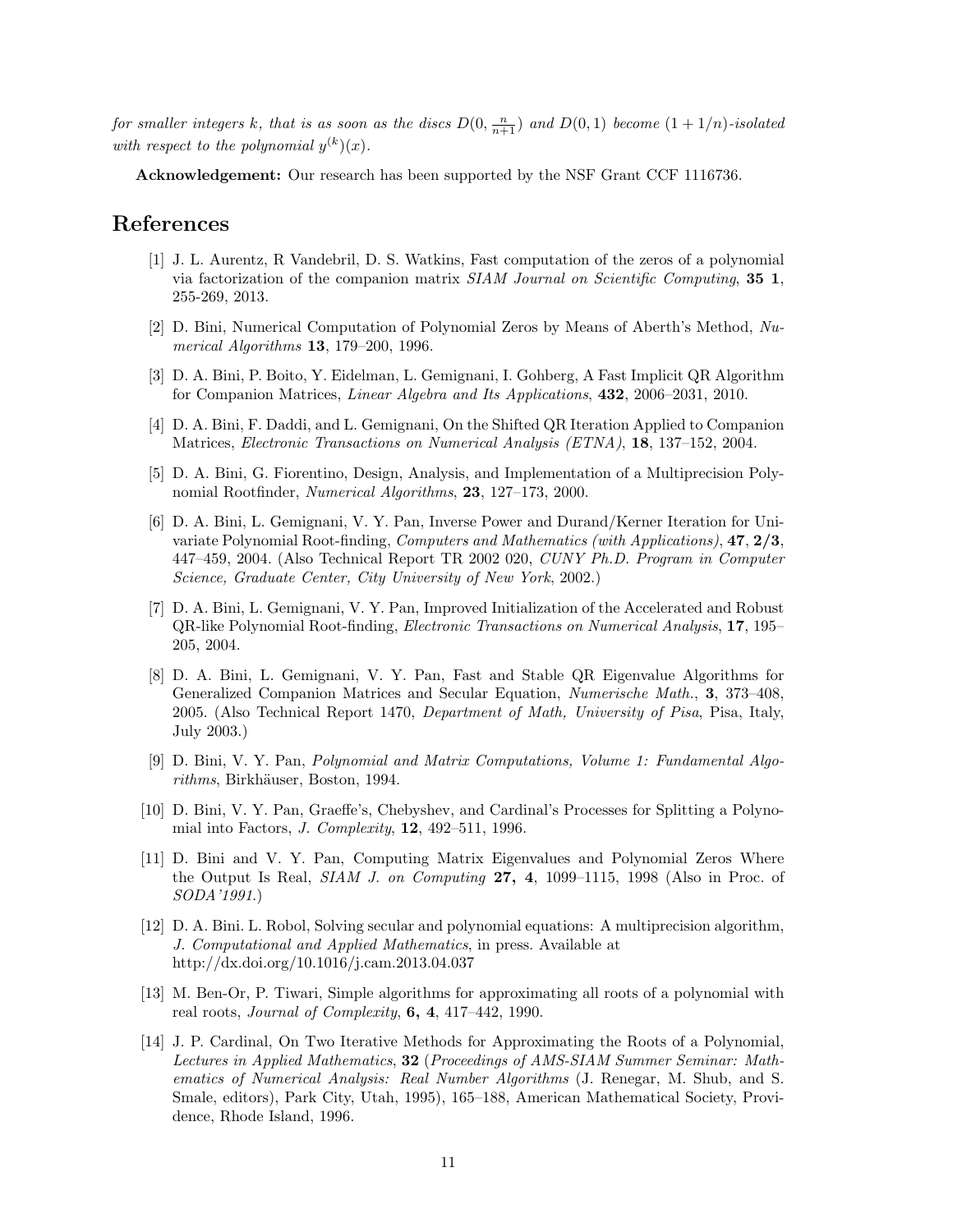- [15] F. Cajori, A History of Mathematics, 5/E, AMS Chelsea Publ., Providence, Rhode Island, 1999.
- [16] S. Chandrasekaran, M. Gu, X. Sun, J. Xia, J. Zhu, A Superfast Algorithm for Toeplitz Systems of Linear Equations, SIAM J. Matrix Anal. Appl., 29, 1247–1266, 2007.
- [17] R. E. Cline, R. J. Plemmons, and G. Worm, Generalized Inverses of Certain Toeplitz Matrices, Linear Algebra and Its Applications, 8, 25–33, 1974.
- [18] Q. Du, M. Jin, T. Y. Li, Z. Zeng, Quasi-Laguerre Iteration in Solving Symmetric Tridiagonal Eigenvalue Problems, SIAM J. Sci. Computing, 17, 6, 1347–1368, 1996.
- [19] Q. Du, M. Jin, T. Y. Li, Z. Zeng, The Quasi-Laguerre Iteration, Math. of Computation, 66, 217, 345–361, 1997.
- [20] I. Z. Emiris, A. Galligo, E. P. Tsigaridas, Random polynomials and expected complexity of bisection methods for real solving, Proc. 35th Ann. Intern. Symp. on Symbolic and Algebraic Computation (ISSAC'2010) (S. Watt, editor), 235–242, ACM Press, New York, 2010.
- [21] S. Fortune, An Iterated Eigenvalue Algorithm for Approximating Roots of Univariate Polynomials, J. of Symbolic Computation, 33, 5, 627–646, 2002. (Proc. version in Proc. Intern. Symp. on Symbolic and Algebraic Computation (ISSAC'01), 121–128, ACM Press, New York, 2001.)
- [22] G. H. Golub, C. F. Van Loan, Matrix Computations (third edition), The Johns Hopkins University Press, Baltimore, Maryland, 1996.
- [23] A. S. Householder, Dandelin, Lobachevskii, or Graeffe, American Mathematical Monthly 66, 464–466, 1959.
- [24] A. S. Householder, Generalization of an Algorithm by Sebastiao e Silva, Numerische Math., 16, 375–382, 1971.
- [25] N. J. Higham, Functions of Matrices: Theory and Computations, SIAM, Philadelphia, 2008.
- [26] N. Halko, P. G. Martinsson, J. A. Tropp, Finding Structure with Randomness: Probabilistic Algorithms for Constructing Approximate Matrix Decompositions, SIAM Review, 53, 2, 217–288, 2011.
- [27] P. Kirrinnis, Polynomial Factorization and Partial Fraction Decomposition by Simultaneous Newton's Iteration, J. of Complexity, 14, 378–444, 1998.
- [28] A. Mantzaflaris, B. Mourrain, E. P. Tsigaridas, On Continued Fraction Expansion of Real Roots of Polynomial Systems, Complexity and Condition Numbers, Theoretical Computer Science, **412, 22**, 2312-2330, 2011.
- [29] McNamee, J. M. (1993), Bibliography on Roots of Polynomials, J. Computational and Applied Mathematics, 47, 391–394.
- [30] McNamee, J. M. (2002), A 2002 Update of the Supplementary Bibliography on Roots of Polynomials, J. of Computational and Applied Math. 142, 433–434
- [31] J.M. McNamee, Numerical Methods for Roots of Polynomials (Part 1), Elsevier, Amsterdam, 2007.
- [32] J. M. McNamee, V. Y. Pan, Numerical Methods for Roots of Polynomials, Part 2 (XXII + 718 pages), Elsevier, 2013.
- [33] P. G. Martinsson, V. Rokhlin, M. Tygert, A Fast Algorithm for the Inversion of Toeplitz Matrices, Comput. Math. Appl., 50, 741–752, 2005.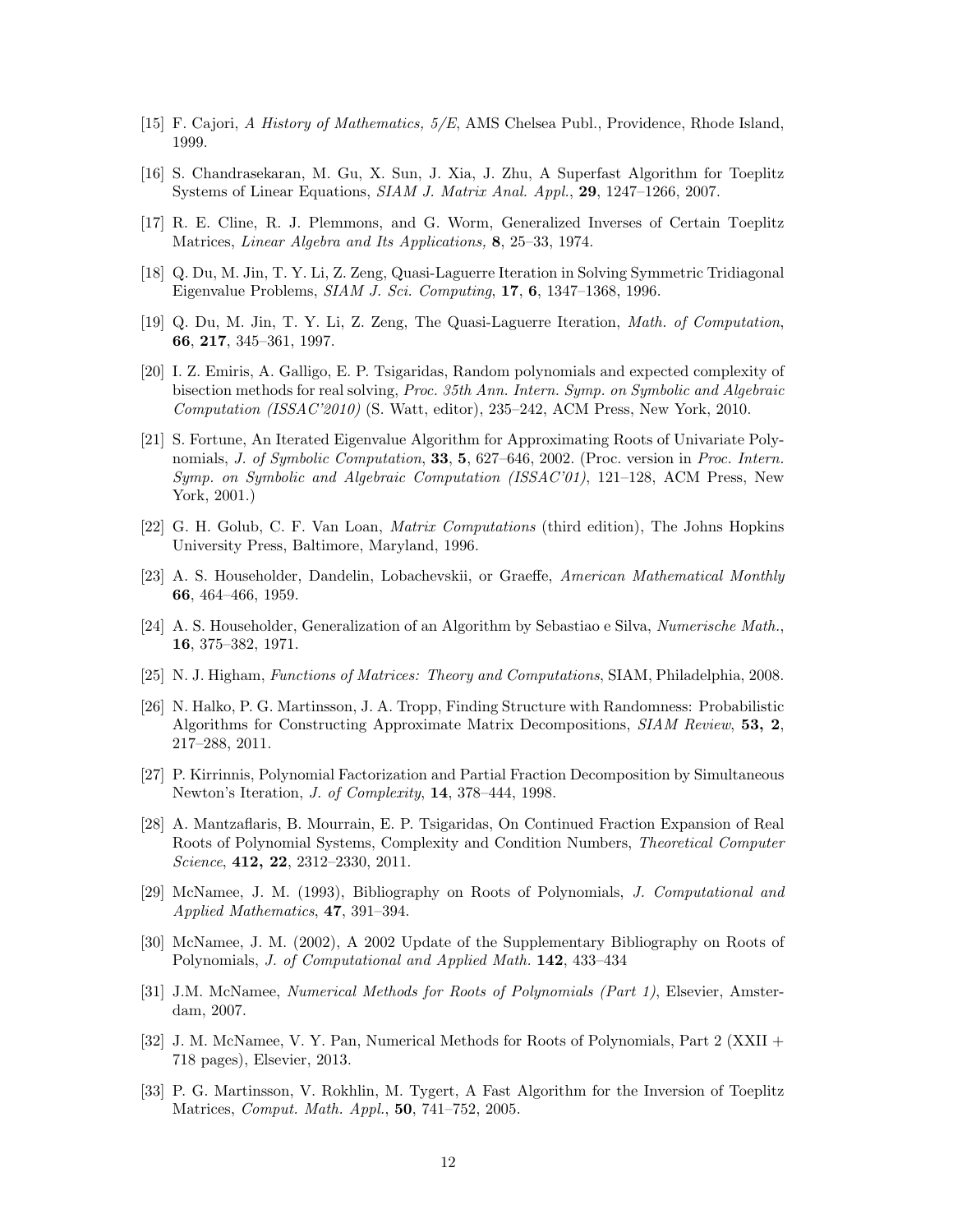- [34] V. Y. Pan, Complexity of Computations with Matrices and Polynomials, *SIAM Review*, 34, 2, 225–262, 1992.
- [35] V. Y. Pan, Optimal (up to Polylog Factors) Sequential and Parallel Algorithms for Approximating Complex Polynomial Zeros, Proc. 27th Ann. ACM Symp. on Theory of Computing, 741–750, ACM Press, New York, 1995.
- [36] V. Y. Pan, Optimal and Nearly Optimal Algorithms for Approximating Polynomial Zeros, Computers and Math. (with Applications) 31, 12, 97–138, 1996.
- [37] V. Y. Pan, Solving a Polynomial Equation: Some History and Recent Progress, SIAM Review, 39, 2, 187–220, 1997.
- [38] V. Y. Pan, New Fast Algorithms for Polynomial Interpolation and Evaluation on the Chebyshev Node Set, Computers and Math. (with Applications), 35, 3, 125-129, 1998.
- [39] V. Y. Pan, *Structured Matrices and Polynomials: Unified Superfast Algorithms*, Birkhäuser, Boston, and Springer-Verlag, New York, 2001.
- [40] V. Y. Pan, Univariate Polynomials: Nearly Optimal Algorithms for Factorization and Rootfinding, Journal of Symbolic Computations, 33, 5, 701–733, 2002. Proc. version in ISSAC'2001, pages 253–267, ACM Press, New York, 2001.
- [41] V. Y. Pan, Amended DSeSC Power Method for Polynomial Root-finding, Computers and Math. (with Applications), 49, 9–10, 1515–1524, 2005.
- [42] V. Y. Pan, Fast Approximate Computations with Cauchy Matrices, Polynomials and Rational Functions, Proc. of the Ninth International Computer Science Symposium in Russia  $(CSR'2014)$ , (E. A. Hirsch et al., editors), Moscow, Russia, June 2014, Lecture Notes in Computer Science (LNCS), 8476, pp. 287–300 Springer International Publishing, Switzerland, 2014.
- [43] V. Y. Pan, Transformations of Matrix Structures Work Again, accepted by Linear Algebra and Its Applications, 2014. Available at arxiv:1311.3729[math.NA]
- [44] V. Y. Pan, G. Qian, X. Yan, Supporting GENP and Low-rank Approximation with Random Multipliers, preprint, 2014.
- [45] Pan, V. Y., Qian, G., Zheng, A., Chen, Z. (2011a), Matrix computations and polynomial root-finding with preprocessing, Linear Algebra and Its Applications, 434, 854–879.
- [46] Pan, V. Y., Qian, G., Zheng, A. (2012a), Real and Complex Polynomial Root-finding via Eigen-Solving and Randomization, Proceedings of Workshop on Computer Algebra in Scientific Computing (CASC 2012), (V. P. Gerdt et al. editors), Lecture Notes in Computer Science, 7442, 283–293, Springer, Heidelberg.
- [47] V. Y. Pan, E. P. Tsigaridas, Nearly Optimal Computations with Structured Matrices, April 18, 2014. Available at arXiv:1404.4768 [math.NA], 2014.
- [48] V. Y. Pan, A. Zheng, New Progress in Real and Complex Polynomial Root-Finding, Computers Math. Applics. 61, 1305–1334.
- [49] V. Y. Pan, A. Zheng, New Structured Matrix Methods for Real and Complex Polynomial Root-finding" (by Victor Y. Pan, Ai-Long Zheng), Nov. 23, 2013. Available at arXiv 1311.6077 math.NA
- [50] V. Y. Pan, A. Zheng, New Algoirthms in the Frobenius Matrix Algebra, Technical Report TR 2014006, CUNY Ph.D. Program in Computer Science, Graduate Center, City University of New York, 2014.

Available at http://www.cs.gc.cuny.edu/tr/techreport.php?id=469